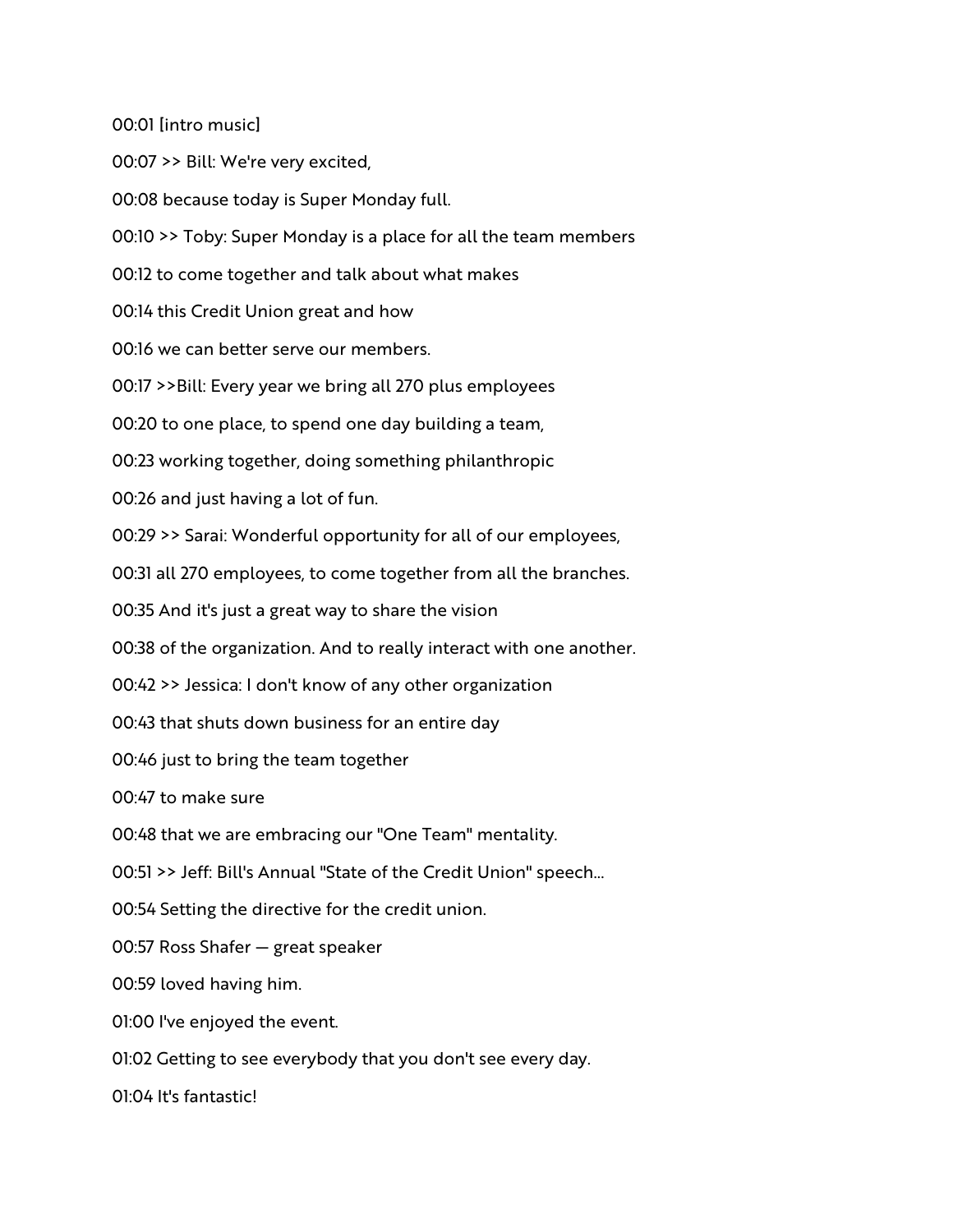01:04 >> Jacqueline: We get to see each other —

01:06 those we don't get to see that often.

01:08 Put names with faces.

01:10 And just build the morale and the team together.

01:14 >> Siobhan: We learn lots of new things —

01:15 where are credit union's direction is going,

01:17 which has been beneficial for our members. So it's really great.

01:51 >> Jennifer: My Dream Maker Power is

01:52 being a good listener and

01:54 being an advocate for our Members.

01:57 >> Lea: My power would be

01:59 being a frontline defense to our Members.

02:01 Listening to their needs and helping them out when they need it.

02:04 >> Toby: My Dream Maker Powers are

02:06 keeping the systems online and make sure our members have

02:08 access to their funds.

02:10 >> Jacqueline: My Dream Maker Powers are to

02:12 support the teams, empower the teams and

02:15 make sure we make our Members' dreams come true.

02:35 >> Jose: Applying for a role at Frontwave is something

02:36 I would completely encourage you to do.

02:39 >> Lea: If you want to be someone that makes a difference

02:41 both in your own life and community

02:43 this is a great place to start.

02:44 >> Jeff: It's a great company to work for.

02:45 Great people to be around.

02:46 Great vision.